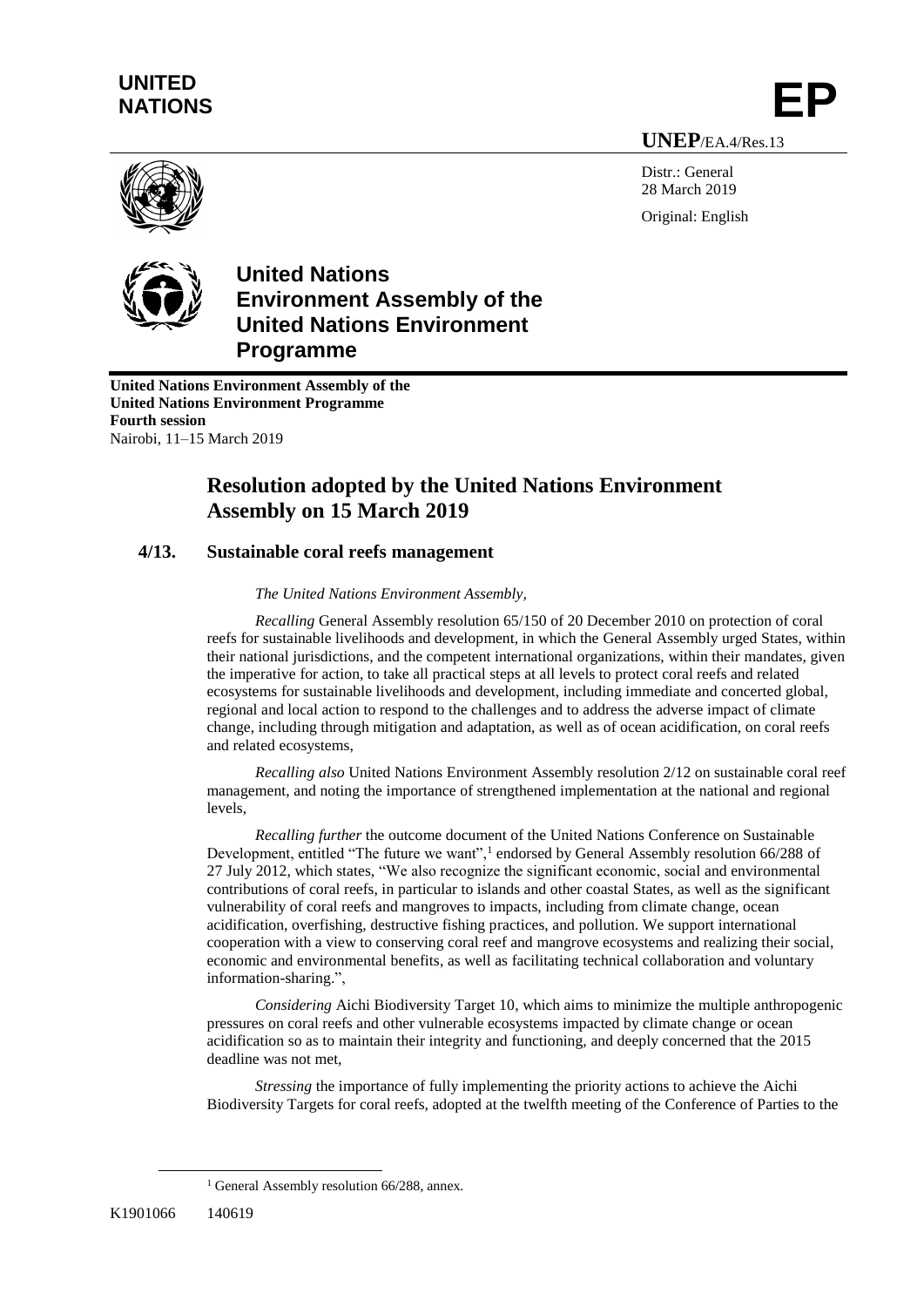Convention on Biological Diversity, held from 6 to 17 October 2014 in Pyeongchang, Republic of Korea,

*Bearing in mind* the outcome document of the United Nations summit for the adoption of the post-2015 development agenda, entitled "Transforming our world: the 2030 Agenda for Sustainable Development",<sup>2</sup>

*Recognizing* that degradation and loss of coral reefs hinder achievement of the Sustainable Development Goals,

*Recognizing also* the benefits and potential negative impact of reef fisheries, in particular the live reef food fish trade, that require integration, implementation and enforcement of fisheries and coral reef protection policies,

*Noting* the Coral Reef Life Declaration,<sup>3</sup> which has been signed by 18 countries and territories to date and covers more than 50 per cent of the world's coral reefs,

*Acknowledging* the global participation in the 2018 International Year of the Reef, as designated by the International Coral Reef Initiative, with a tremendous outcome in terms of materials produced and events organized at all levels, from village children to international organizations,

*Acknowledging also* Member States that have made efforts to conserve coral reefs through the establishment of protected areas, other effective area-based conservation measures, marine spatial planning and other approaches,

*Recalling* the commitments made by Member States, the private sector, non-governmental organizations and multilateral organizations for the protection of coral reefs and marine ecosystems at the "Our Ocean" Conference, held in Nusa Dua, Bali, Indonesia, on 29 and 30 October 2018, which are in line with Environment Assembly resolution 2/12 on sustainable coral reef management in calling for national, regional and international initiatives, cooperation and commitments to conserve and sustainably manage coral reefs,

*Noting* the International Coral Reef Initiative plan of action for the period 2018–2020, 4 adopted at its thirty-third general meeting, held in Monaco from 5 to 7 December 2018, which comprised four themes: promoting effective and adaptable solutions to improve the protection of coral reefs; understanding coral reef trends; addressing the live reef food fish trade; and helping to reduce anthropogenic threats to coral reefs,

*Noting also* the conclusions and recommendations from the analysis of global and regional policy instruments and governance mechanisms relating to the protection and sustainable management of coral reefs, prepared pursuant to its resolution 2/12, noting the identified policy pathways towards sustainable coral reef management, and acknowledging that "business as usual" is not a viable option for sustainable coral reef management,

*Recognizing* the potential but also the delicate nature of coral restoration, as well as the efforts and rapid progress being made thereon,

*Noting* the deep concern expressed by the International Society for Reef Studies in its Consensus Statement on Climate Change and Coral Bleaching<sup>5</sup> that over recent decades between 33 and 50 per cent of coral reefs have been largely or completely degraded by a combination of local factors and global climate change, and that reefs in many regions have lost half or more of their live corals,

*Recognizing* that coral reefs provide goods and services worth at least 11.9 trillion United States dollars per year and, through activities such as fisheries and tourism, support at least

l

<sup>2</sup> General Assembly resolution 70/1.

<sup>3</sup> https://www.icriforum.org/sites/default/files/CORAL%20REEF%20LIFE%20Declaration.pdf.

<sup>4</sup> Contained in the document available at https://www.icriforum.org/sites/default/files/ICRIGM33-Summary-Record.pdf.

<sup>5</sup> Available a[t http://coralreefs.org/wp-content/uploads/2014/03/ISRS-Consensus-Statement-on-Coral-Bleaching-](http://coralreefs.org/wp-content/uploads/2014/03/ISRS-Consensus-Statement-on-Coral-Bleaching-Climate-Change-FINAL-14Oct2015-HR.pdf)[Climate-Change-FINAL-14Oct2015-HR.pdf.](http://coralreefs.org/wp-content/uploads/2014/03/ISRS-Consensus-Statement-on-Coral-Bleaching-Climate-Change-FINAL-14Oct2015-HR.pdf)